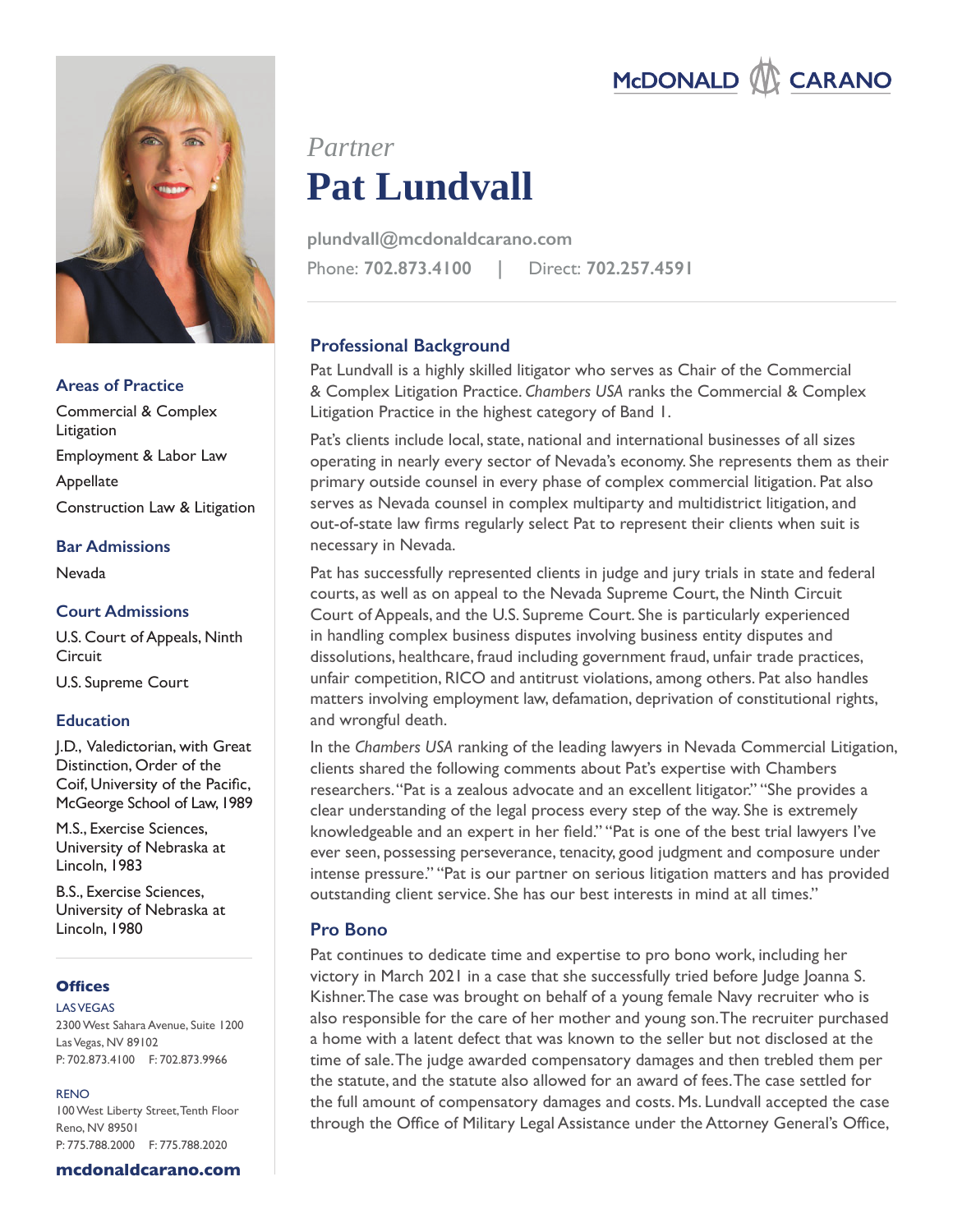which is a pro bono service program that McDonald Carano helped create.

## **Representative Engagements**

- *Fremont Emergency Services (Mandavia), et al. vs. UnitedHealth Group, Inc. et al.*, case number A-19-792978-B (December 7, 2021)
	- Pat served as lead Nevada trial counsel in a case that upended the national out-of-network healthcare reimbursement system with a jury verdict that awarded \$60 million in punitive damages and \$2.65 million in compensatory damages to three Nevada-based emergency room provider practice groups affiliated with Tennessee-based TeamHealth. The three groups filed suit in 2019 against UnitedHealthcare for underpaying out-of-network emergency room healthcare providers. After five days of jury selection, Pat presented opening statement before Eighth District Court Judge Nancy Allf in Las Vegas. Pat's team at McDonald Carano conceived and directed all discovery; drafted, argued and won all of their 55 substantive pretrial motions; successfully convinced the court to sanction UnitedHealthcare with an adverse inference in the form of a jury instruction that was critical in closing arguments; and drafted and successfully opposed UnitedHealthcare's two petitions for writ review and two motions to stay before the Nevada Supreme Court that UnitedHealthcare had attempted to use to prevent the case from being tried promptly. Pat and her team also drafted the briefs and Pat argued a critical case before the Ninth Circuit Court of Appeals that established new precedent on ERISA preemption (Employee Retirement Income Security Act of 1974). Without a victory in that case, all cases across the nation brought by TeamHealth against UnitedHealthcare and other insurance carriers were at risk of being dismissed.
- *Endo Health Solutions, Inc., et al. v. The Second Judicial District Court (Washoe), et al. and City of Reno (Real Party in Interest)* No. 81121, before the Supreme Court of the State of Nevada, En Banc. (Opinion dated July 29, 2021)
	- Pat led oral argument, representing her clients (Petitioners Endo Health Solutions, Inc. and Endo Pharmaceuticals, Inc.) as well as 25+ attorneys and their clients. The successful outcome involved the original petition for a writ of mandamus challenging a district court order denying in part a motion to dismiss in a tort action. The Supreme Court held that a city's power to maintain a lawsuit must be derived from an express grant of power or fall within a "matter of local concern" as defined in applicable statutory language. Though the district court found that the action involved a "matter of local concern," it used its own definition of that term and misapplied the statutory definition. Thus, the Supreme Court remanded, directing the district court to reconsider the motion to dismiss and strictly apply the definition of a "matter of local concern" (as set forth in NRS 268.003) to the City's claims.
- *California Franchise Tax Board v. Gilbert P. Hyatt*s
	- After a complete defense victory, on April 6, 2022, the Clark County District Court awarded McDonald Carano's client \$2,262,815.56 in recoverable costs, representing a conclusion to more than 24 years of litigation in a case that also overturned U.S. Supreme Court precedent dating back to 1979. Pat led a litigation and appellate team representing the California Franchise Tax Board since 1998 in a matter adverse to inventor Gilbert P. Hyatt which went before the U.S. Supreme Court

### **Offices**

LAS VEGAS 2300 West Sahara Avenue, Suite 1200 Las Vegas, NV 89102 P: 702.873.4100 F: 702.873.9966

#### RENO

100 West Liberty Street, Tenth Floor Reno, NV 89501 P: 775.788.2000 F: 775.788.2020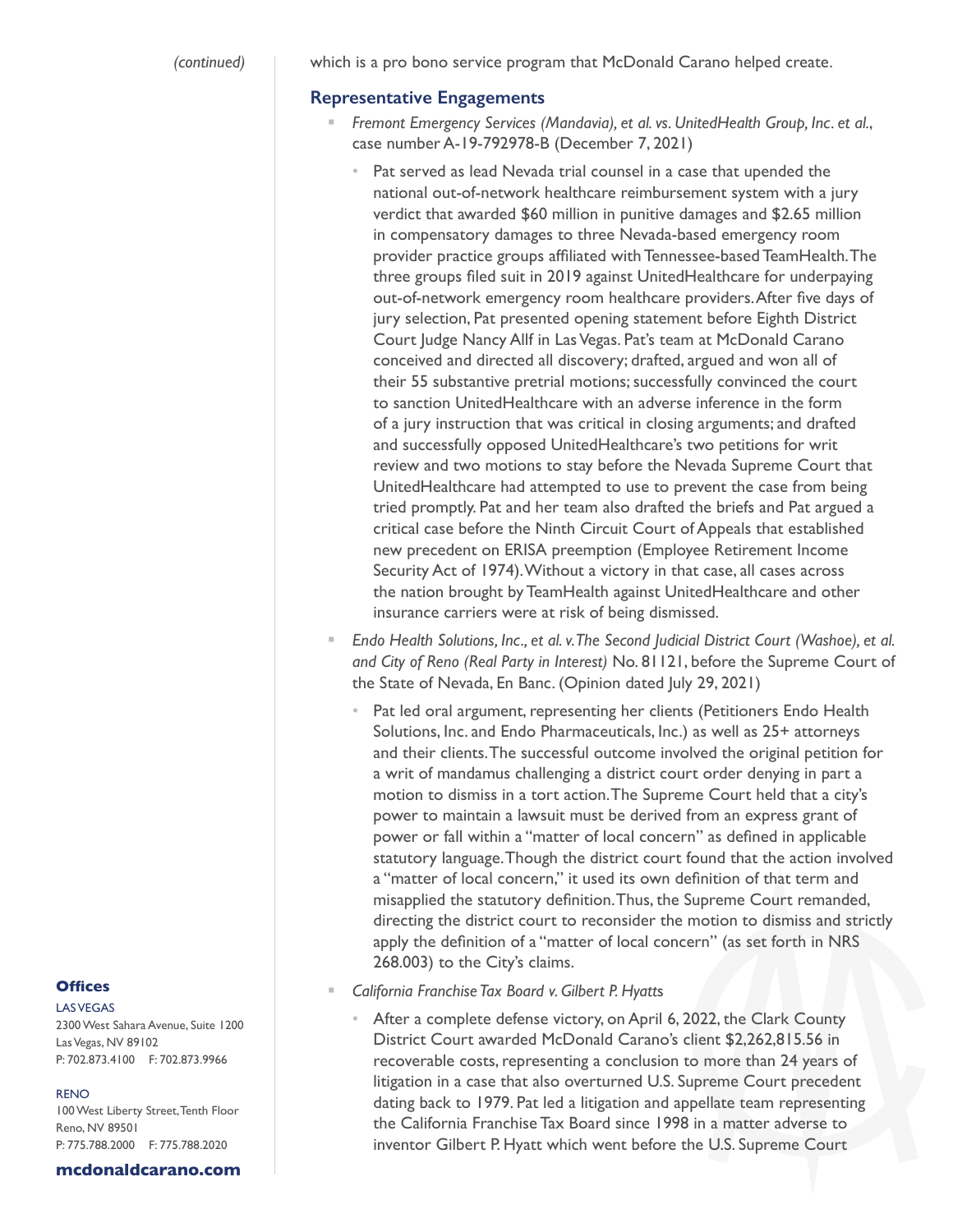*(continued)*

three times and the Nevada Supreme Court numerous times. The case was closely watched throughout the country as it evolved from a simple state income tax dispute to a broader constitutional concern about state sovereignty and whether a private party may sue a non-consenting state in another state's courts. Hyatt, who had moved to Nevada from California, complained the FTB had committed torts while auditing him. In the first case, he won hundreds of millions of dollars in Nevada state courts, but the FTB appealed. In 2016, the second time the parties appeared at the Supreme Court, Hyatt's award was greatly reduced, but on the constitutional matter of whether *Hall* should be overturned, the court split 4-4 in the wake of Justice Antonin Scalia's death, spurring the FTB to come back in another attempt to overturn *Nevada v. Hall.* In a 5-4 decision from Justice Clarence Thomas, the justices overturned their 1979 precedent in *Nevada v. Hall* that had allowed such suits and handed a victory to the FTB. For California and more than 40 states that joined as amici, the decision is significant as a resident of one state will no longer be able to sue another state except in its own courts. *Law360* reported on the May 2019 SCOTUS ruling in an article titled "States Can't Be Sued In Other States' Courts, Justices Say."

- *Pardee Homes of Nevada v. Wolfram et. al.,* Before the Southern Nevada Panel, Justice Hardesty Presiding
- J*ohn B. Quinn, Michael T. Zeller, Michael l. Fazio, Ian S. Shelton, Elaine P. Wynn v. The Eighth Judicial District Court of the State of Nevada*, in and for the County of Clark; and The Honorable Elizabeth Gonzalez, District Judge, Nevada Supreme Court Case No. 74519
- *Governor James Gibbons in Chrissy Mazzeo v. James Gibbons et. al.*, a case alleging assault and deprivation of constitutional rights
- *Amerco, the parent company of U-Haul International, in Paul Shoen v. Amerco et.al.*, a shareholder derivative case alleging insider dealing
- *Bristol-Myers Squibb in State of Nevada v. Bristol-Myers Squibb et. al.,* a case alleging price fixing
- D.R. Horton, Inc., in multiple homeowner cases alleging mortgage fraud
- *Pardee Homes of Nevada v. A.D. Seeno Construction*, a case concerning development of Coyote Springs
- *Five Mile Capital v. Jeff and Jackie Soffer* in a dispute over development to Town Square Lifestyle Center
- *Landmark Homes and Development in Sierra Gateway Ventures v. Landmark, et. al.*, a case alleging breach of contract and bad faith
- Pardee Homes of Nevada and Weyerhaeuser Real Estate Company, in J.P. Morgan v. *Pardee et. al.*, a case alleging breach of contract

## **Publications**

- Author, The Rise and Fall of the Antitrust Exemption for the Business of Insurance, John Stauffer Memorial published by the University of the Pacific McGeorge School of Law, June 1989
- Chapter on Pretrial Conferences, Nevada Civil Practice Manual
- Numerous publications for professional seminars

## **Offices**

**LAS VEGAS** 2300 West Sahara Avenue, Suite 1200 Las Vegas, NV 89102 P: 702.873.4100 F: 702.873.9966

#### RENO

100 West Liberty Street, Tenth Floor Reno, NV 89501 P: 775.788.2000 F: 775.788.2020